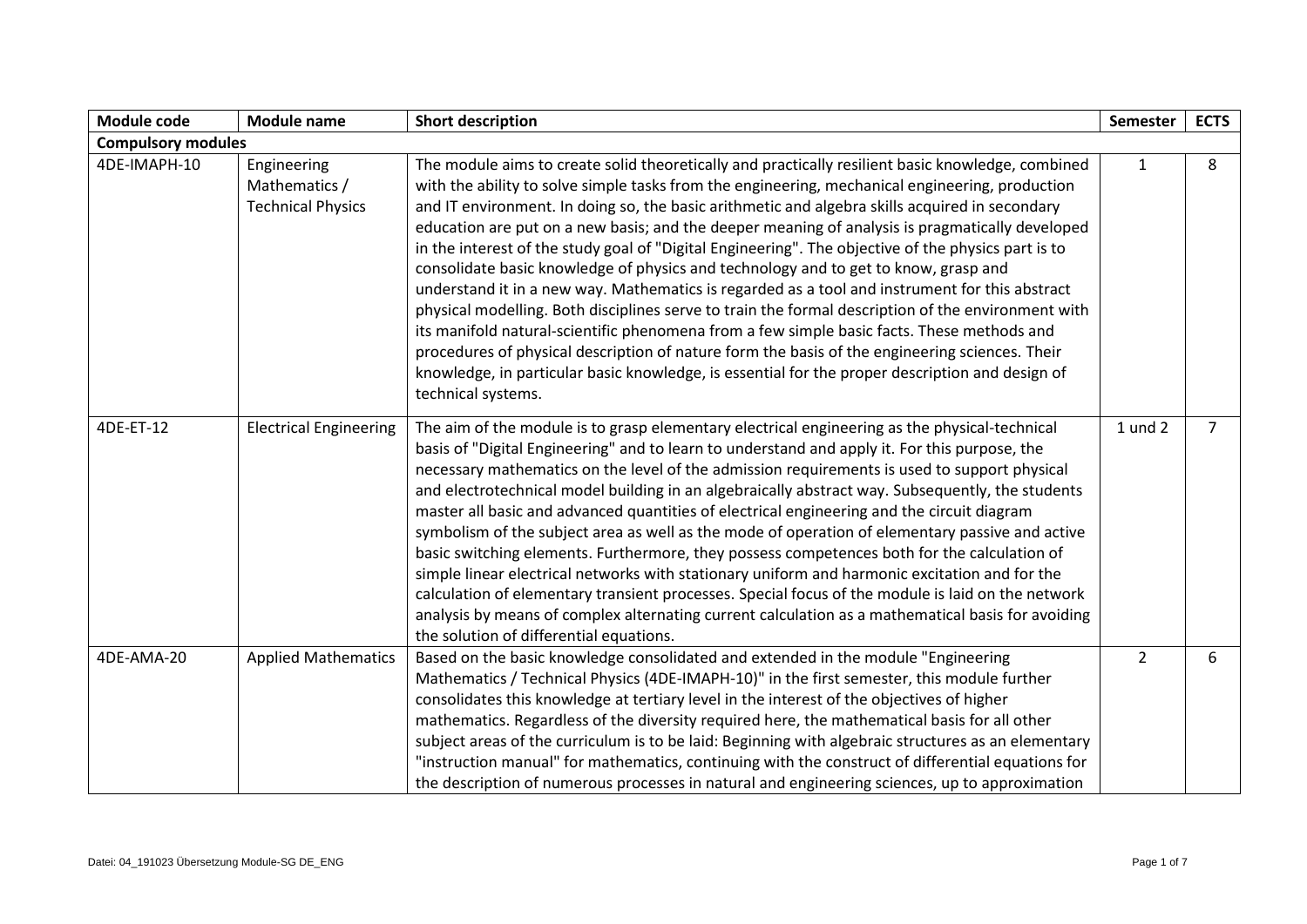|                  |                      | approaches according to Taylor and Fourier for technical functional dependencies, important       |              |    |
|------------------|----------------------|---------------------------------------------------------------------------------------------------|--------------|----|
|                  |                      | subject areas will be covered. Integral transformations and their discrete variants represent the |              |    |
|                  |                      | mathematical basis of today's digital signal processing systems. The analysis for functions with  |              |    |
|                  |                      | several independent variables promotes further applied mathematical basic understanding.          |              |    |
|                  |                      | Moreover, further important observation and analysis methods from statistics and stochastics      |              |    |
|                  |                      | are treated for the acquisition of random events, as they occur in industrial process             |              |    |
|                  |                      | measurement technology.                                                                           |              |    |
| 4DE-TMFL-10      | Engineering          | In this module, students internalize the basics of strength theory and are able to apply them     | $\mathbf{1}$ | 5  |
|                  | Mechanics and        | together with the knowledge of technical mechanics to the functional and economical design of     |              |    |
|                  | Strengths of         | machine parts. They are enabled to practically apply concepts and methods in the field of         |              |    |
|                  | Materials            | strength theory.                                                                                  |              |    |
| 4DE-PROG-10      | Foundations of       | The module enables students to independently formulate simple problems in a procedural            | $\mathbf{1}$ | 6  |
|                  | Programming          | programming language and to translate and test the developed programs. Subsequently, special      |              |    |
|                  | Technology / Object- | attention is paid to the development of an abstracting and object-oriented way of thinking.       |              |    |
|                  | oriented             | Practical exercises deepen the theoretical knowledge and train both algorithms and object-        |              |    |
|                  | Programming          | oriented structuring as well as programming techniques.                                           |              |    |
| <b>4DE-KCxWF</b> | Design Theory / Cxx  | The module familiarizes students with formative principles from the scientific disciplines of     | $1$ und $2$  | 11 |
|                  | Techniques /         | mechanical and production engineering. Upon completion of the module, students will be able to    |              |    |
|                  | Materials and        | create a simple construction in accordance with the set task and to design, construct and         |              |    |
|                  | Production           | calculate selected machine elements. For this purpose, they acquire spatial imagination as well   |              |    |
|                  | Engineering          | as the basic skills for producing technical drawings and understanding of the construction        |              |    |
|                  |                      | elements. Furthermore, students acquire knowledge of general methods and working techniques       |              |    |
|                  |                      | of 3D-CAD supported design. Upon completing the module, they are supposed to understand           |              |    |
|                  |                      | technical drawings and to create, manipulate and visualize three-dimensional CAD models and       |              |    |
|                  |                      | generate technical drawings from them. The main objectives of materials and production            |              |    |
|                  |                      | engineering are to teach students the basic properties, treatment possibilities and the use of    |              |    |
|                  |                      | different materials as well as techniques of materials testing and to enable them to select and   |              |    |
|                  |                      | use suitable production processes for company-specific applications.                              |              |    |
| 4DE-DTEL-23      | Digital Technology / | The module on digital technology includes the theory of digital representation, processing and    | $2$ und $3$  | 8  |
|                  | Electronics          | storage of information on the basis of complete logical systems and, building on that, the        |              |    |
|                  |                      | technical implementation of simple combinatorial and sequential switching networks. The part      |              |    |
|                  |                      | on electronics deals with the functions and descriptions of typical components of analog          |              |    |
|                  |                      | electronics. Students are enabled to understand, analyze and calculate the operation of           |              |    |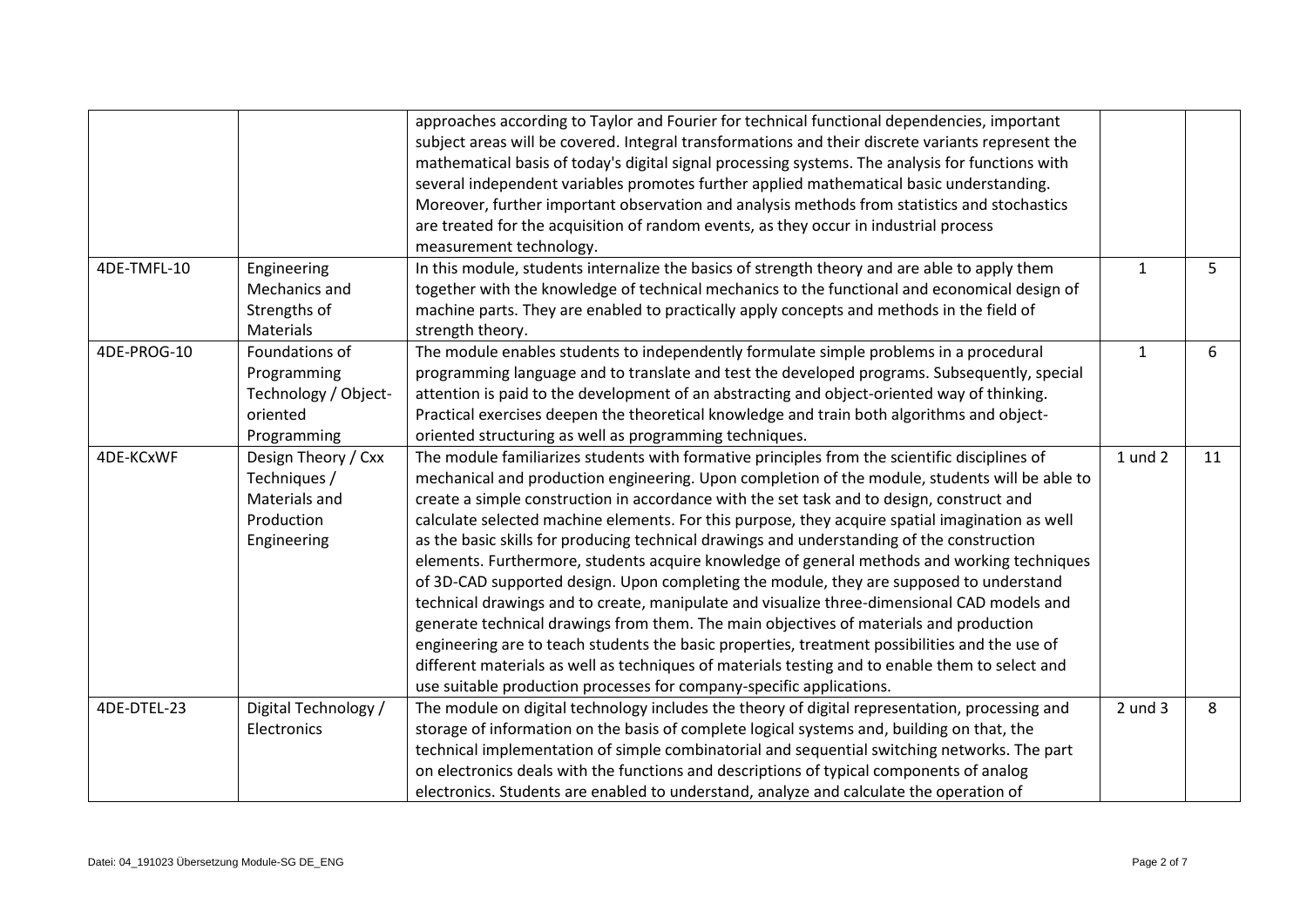|              |                             | semiconductor components in simple and complex electronic discrete and integrated circuits.        |                                           |    |
|--------------|-----------------------------|----------------------------------------------------------------------------------------------------|-------------------------------------------|----|
|              |                             | The integration of components and electronic circuits into a complex overall system and the        |                                           |    |
|              |                             | understanding of signal generation and signal processing form the basis for this.                  |                                           |    |
| 4DE-DBN-30   | <b>Data Communication</b>   | The module aims to provide students with a profound understanding of the problems involved in      | 3                                         | 6  |
|              | / Bus Systems /             | transmitting data via computer networks and bus systems. Algorithms and principles from the        |                                           |    |
|              | <b>Network Technology</b>   | different layers of the OSI reference model are explained; their use is illustrated by means of    |                                           |    |
|              |                             | practical examples.                                                                                |                                           |    |
| 4DE-MANWA-30 | Self Management /           | Upon completion of the module, students will have gained basic knowledge of self and time          | 3<br>4<br>3<br>5<br>$3$ and $4$<br>5<br>4 |    |
|              | Academic Work               | management. They are able to independently reflect on these basic soft skills and to plan,         |                                           |    |
|              |                             | coordinate and repeatedly analyze their personal study and working style. In addition, students    |                                           |    |
|              |                             | get to know and apply the methodology of academic work.                                            |                                           |    |
| 4DE-SYSM-30  | System Modelling /          | The module aims to enable students to professionally plan and execute a complex system             |                                           |    |
| 4DE-DBIDI-34 | Software Engineering        | development process. The core competences to be acquired mainly include the mapping of             |                                           |    |
|              |                             | components from the real into the digital world. Particular focus is laid on the modelling of      |                                           |    |
|              |                             | requirements and applications. Computer-aided exercises deepen the understanding of the            |                                           |    |
|              |                             | subject area and strengthen practical skills and abilities.                                        |                                           |    |
|              | Databases / Internet        | The part on databases provides knowledge and skills of modelling, application and administration   |                                           | 12 |
|              | Technologies / Data         | of relational database systems. In practical seminars in the computer lab, students can            |                                           |    |
|              | Protection and              | consolidate their skills on concrete database products thus deepening their knowledge. A further   |                                           |    |
|              | <b>Information Security</b> | aim of this module is to enable students to classify, evaluate and test current Internet           |                                           |    |
|              |                             | technologies with the aim of critically examining their possible applications in the field of      |                                           |    |
|              |                             | industrial production systems and proposing their own solutions. The increasing need for           |                                           |    |
|              |                             | protection of the data to be exchanged is of particular importance. This includes both the         |                                           |    |
|              |                             | technical security of the increasingly complex systems and the concerns of data protection. The    |                                           |    |
|              |                             | course aims to sensitize students to this topic and present the current state of the art in this   |                                           |    |
|              |                             | field. Main focus is laid on mathematical basics of cryptographic methods. They are deepened to    |                                           |    |
|              |                             | the extent necessary to understand the functionality of modern crypto algorithms.                  |                                           |    |
| 4DE-RAES-40  | Computer                    | The module aims to develop the ability to evaluate current structures and procedures of            |                                           |    |
|              | Architecture and            | computer architecture and to design simple components of a computer system.                        |                                           |    |
|              | <b>Embedded Systems</b>     | The basic principles of each computer architecture are taught and deepened by means of a           |                                           |    |
|              |                             | concrete instruction set architecture.                                                             |                                           |    |
|              |                             | Students learn the basics, structure and use of embedded systems in a systematic sequence.         |                                           |    |
|              |                             | Starting with basic hardware architectures and system software for time-critical applications, the |                                           |    |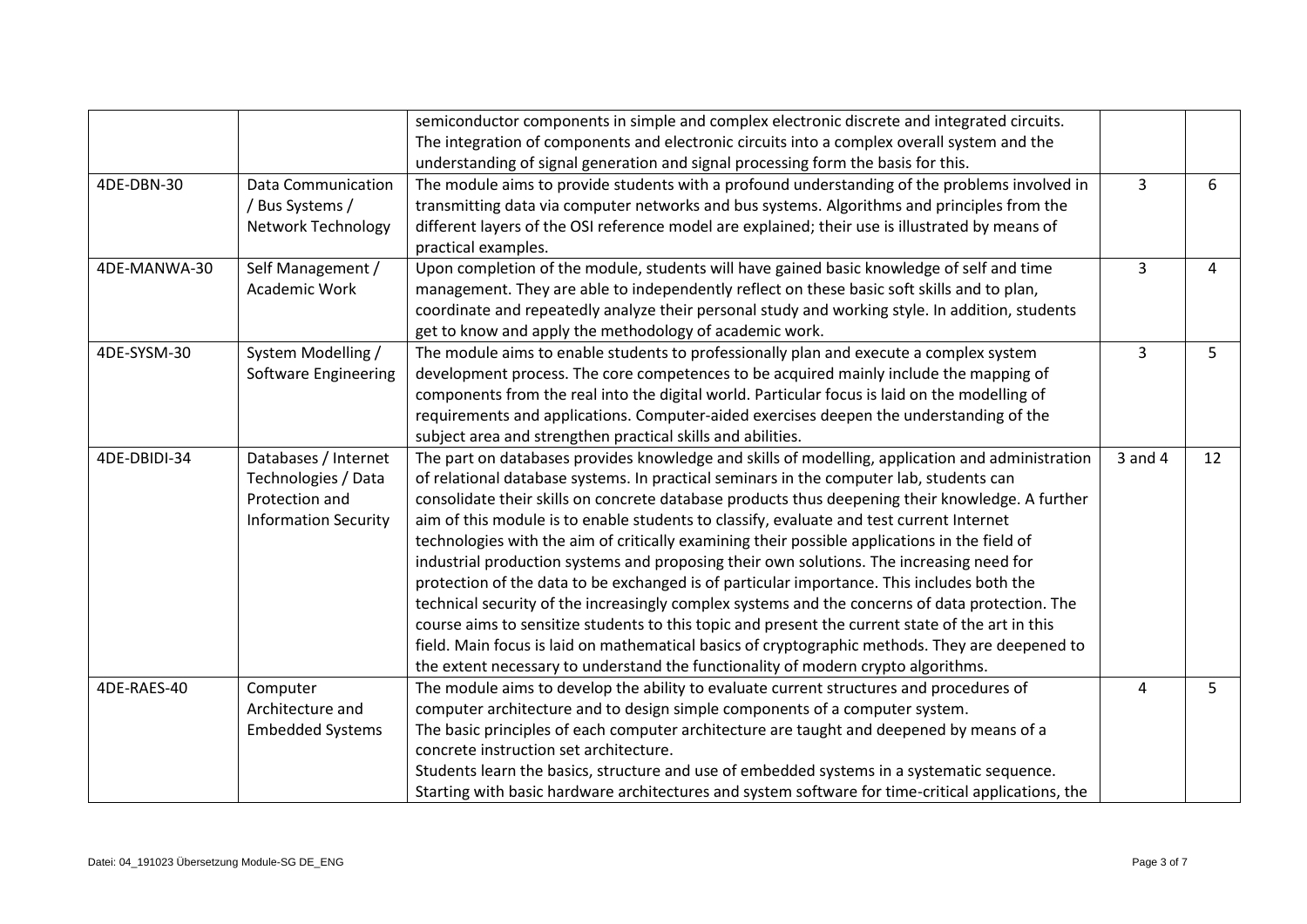|             |                                              | signal flow from the sensor system via the electronic components for signal processing and<br>digitization of the application software for control and regulation tasks to the output to the<br>periphery of the actuator system is shown. Exercises on the computer strengthen the practical<br>skills and abilities.                                                                                                                                                                                                                                                                                                                                                                                                                                                                                                                                                                                                                                                                                                                                                                         |         |   |
|-------------|----------------------------------------------|------------------------------------------------------------------------------------------------------------------------------------------------------------------------------------------------------------------------------------------------------------------------------------------------------------------------------------------------------------------------------------------------------------------------------------------------------------------------------------------------------------------------------------------------------------------------------------------------------------------------------------------------------------------------------------------------------------------------------------------------------------------------------------------------------------------------------------------------------------------------------------------------------------------------------------------------------------------------------------------------------------------------------------------------------------------------------------------------|---------|---|
| 4DE-ABWL-40 | <b>Applied Business</b><br>Administration    | The module aims to impart business management basics and interrelationships. Starting from<br>basic concepts and tasks of business administration, students are familiarized with the (success)<br>goals of companies, the contents of constitutive decision-making processes and the management<br>and execution system of companies. They will learn and apply important key business figures. In<br>addition, students are taught the basics of operational accounting. They are enabled to apply<br>selected instruments of cost accounting, investment calculation and cost management in a<br>situation-specific and target-oriented manner.                                                                                                                                                                                                                                                                                                                                                                                                                                             | 4       | 5 |
| 4DE-IP-40   | <b>Industrial Processes</b>                  | Upon completing the module, students will have acquired skills for efficient and reliable process<br>design in the context of the digitalized world of work. With this module, students acquire skills,<br>methods and tools of industrial engineering. They gain basic knowledge of process and data<br>management in order to create the prerequisites for the digitalized working world and Industry<br>4.0.                                                                                                                                                                                                                                                                                                                                                                                                                                                                                                                                                                                                                                                                                | 4       | 6 |
| 4DE-PMQM-45 | <b>Project and Quality</b><br>Management     | Students are able to design, lead and successfully complete their own projects and to use<br>computer-aided project management systems to complete tasks.<br>Upon completing the module, students are also able to determine product characteristics for<br>quality assurance. Another goal is to teach students the basic concerns and structure of a quality<br>management system. The basis is provided by the ISO 9000 family of standards for structuring a<br>QMS.                                                                                                                                                                                                                                                                                                                                                                                                                                                                                                                                                                                                                       | 4 and 5 | 5 |
| 4DE-MSR-50  | Measurement and<br><b>Control Technology</b> | Students learn the basics of measurement and control technology in a systematic sequence,<br>starting from signal and system-theoretical abstraction approaches with linear, non-reactive<br>transmission elements, via the description of the system behavior in original and image areas to<br>the use of such "finished" devices and functional modules in production and manufacturing<br>technology. In the subarea on sensor technology, participants learn, among other things, the<br>transducer principles for the electrical measurement of non-electrical quantities, including the<br>handling of current terminology on measurement uncertainty. The integration of functional<br>units, such as measuring instruments for geometric variables, into a complex overall system, such<br>as production engineering, as well as the understanding of signal acquisition and signal<br>processing as a component of measurement and control technology form the basis. By imparting<br>fundamental knowledge of the hardware and software of industrial controllers, students acquire | 5       | 8 |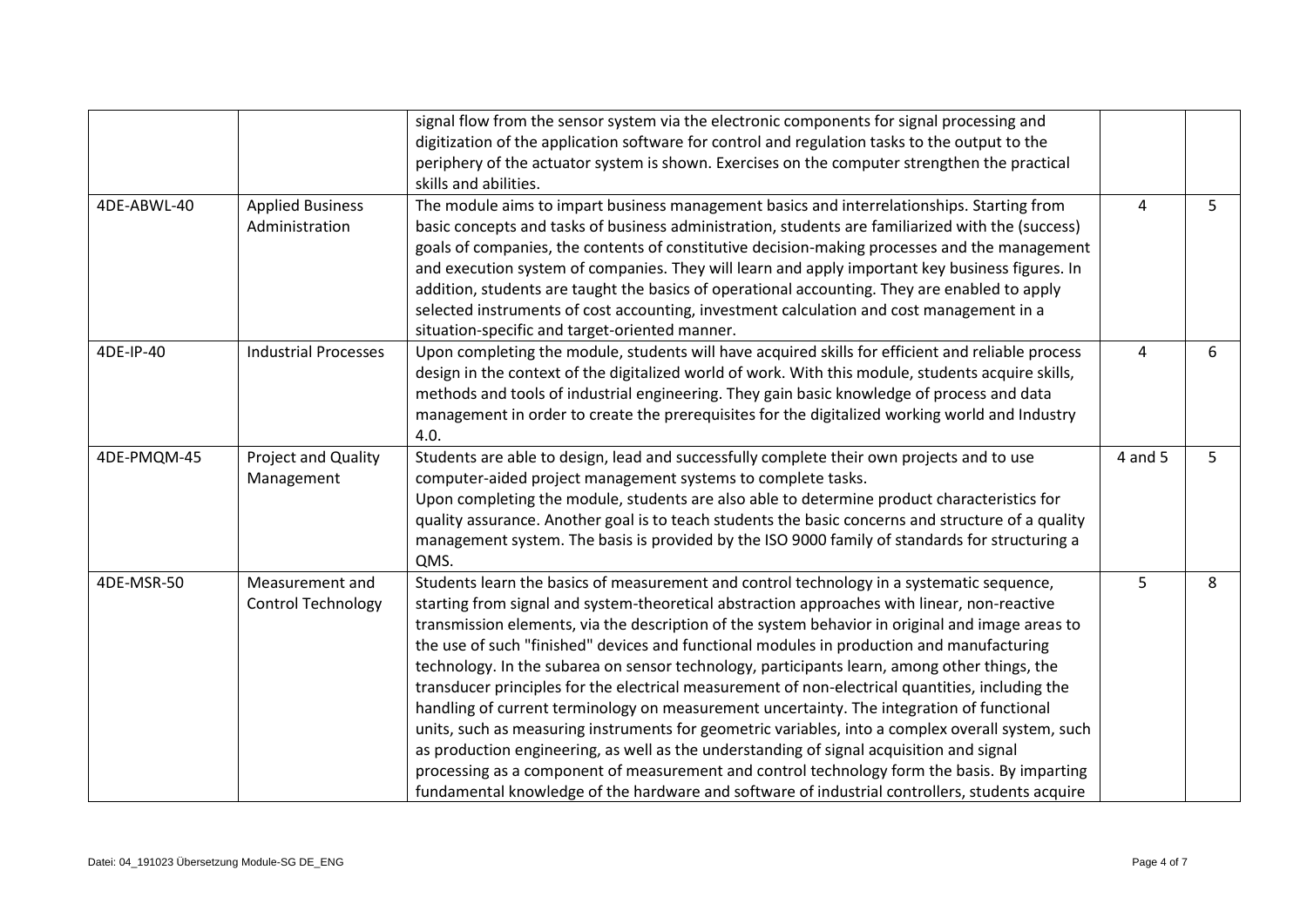|               |                                                                | basic knowledge of the use of control systems. Further module contents include the description<br>of control loops and solution approaches with continuous and discontinuous control systems and<br>digital control algorithms.                                                                                                                                                                                                                                                                                                                                                                                                                                                                                               |         |                |
|---------------|----------------------------------------------------------------|-------------------------------------------------------------------------------------------------------------------------------------------------------------------------------------------------------------------------------------------------------------------------------------------------------------------------------------------------------------------------------------------------------------------------------------------------------------------------------------------------------------------------------------------------------------------------------------------------------------------------------------------------------------------------------------------------------------------------------|---------|----------------|
| 4DE-SYSMOB-50 | System Software and<br><b>Mobile Applications</b>              | The module aims to impart fundamental knowledge of the architecture and functional principles<br>of modern operating systems. Furthermore, students develop skills for an independent<br>programming of mobile applications, including the interfaces and hardware components of the<br>end devices. Students also obtain an overview of different implementation procedures and their<br>application scenarios.                                                                                                                                                                                                                                                                                                              | 5       | 5              |
| 4DE-SICK-50   | Language and<br>Intercultural<br>Communication                 | The module aims to impart professional, communicative, social and intercultural skills. Students<br>are enabled to communicate in the field of "Digital Engineering" on an international level. Upon<br>completing the module, students are capable of describing themselves and their professional and<br>academic context in the foreign language. Furthermore, they are able to deal with everyday<br>communication situations in their professional environment. Students can present their company<br>with its basic processes and essential facts in written and oral form, using modern presentation<br>techniques. They are qualified to work in international teams.                                                 |         |                |
| 4DE-RMV-56    | Robotics und<br><b>Machine Vision</b>                          | The module provides basic knowledge for understanding the topic of robotics and industrial<br>image processing and enables students to program robots independently. Among other things,<br>focus is laid on robot-specific coordinate systems and their transformation. Machine Vision is<br>used to introduce and train skills and abilities for machine object recognition.                                                                                                                                                                                                                                                                                                                                                | 5 and 6 | $\overline{7}$ |
| 4DE-PLDF-60   | <b>Production Logistics</b><br>and Digital Factory             | Upon completing the module, students are able to identify problems and interfaces along the<br>value-added process for the manufacture of products and network them by means of innovative<br>techniques. The increasing integration of distributed production processes in and between<br>companies and company networks is the focus of the problem-solving strategies that are to be<br>developed. With this module, students acquire basic knowledge of the analysis and optimization<br>of material flows and the design of logistical processes. Upon completion of the module,<br>students will have fundamental theoretical knowledge of the planning, design and optimization<br>of processes along the value chain. | 6       | 5              |
| 4DE-TBPI-60   | <b>Technical and</b><br><b>Business Process</b><br>Informatics | The students get to know practice-relevant tasks of operational information systems as well as<br>process control engineering and visualization of production, supply and process engineering<br>plants from industrial, service and utility companies and gain an overview of structures and<br>functionalities of control engineering solutions from the perspective of process informatics. They<br>recognize data and information flows between different, spatially distributed information<br>sources and sinks as well as manual and machine data processing. Students are thus able to carry                                                                                                                          | 6       | $\overline{7}$ |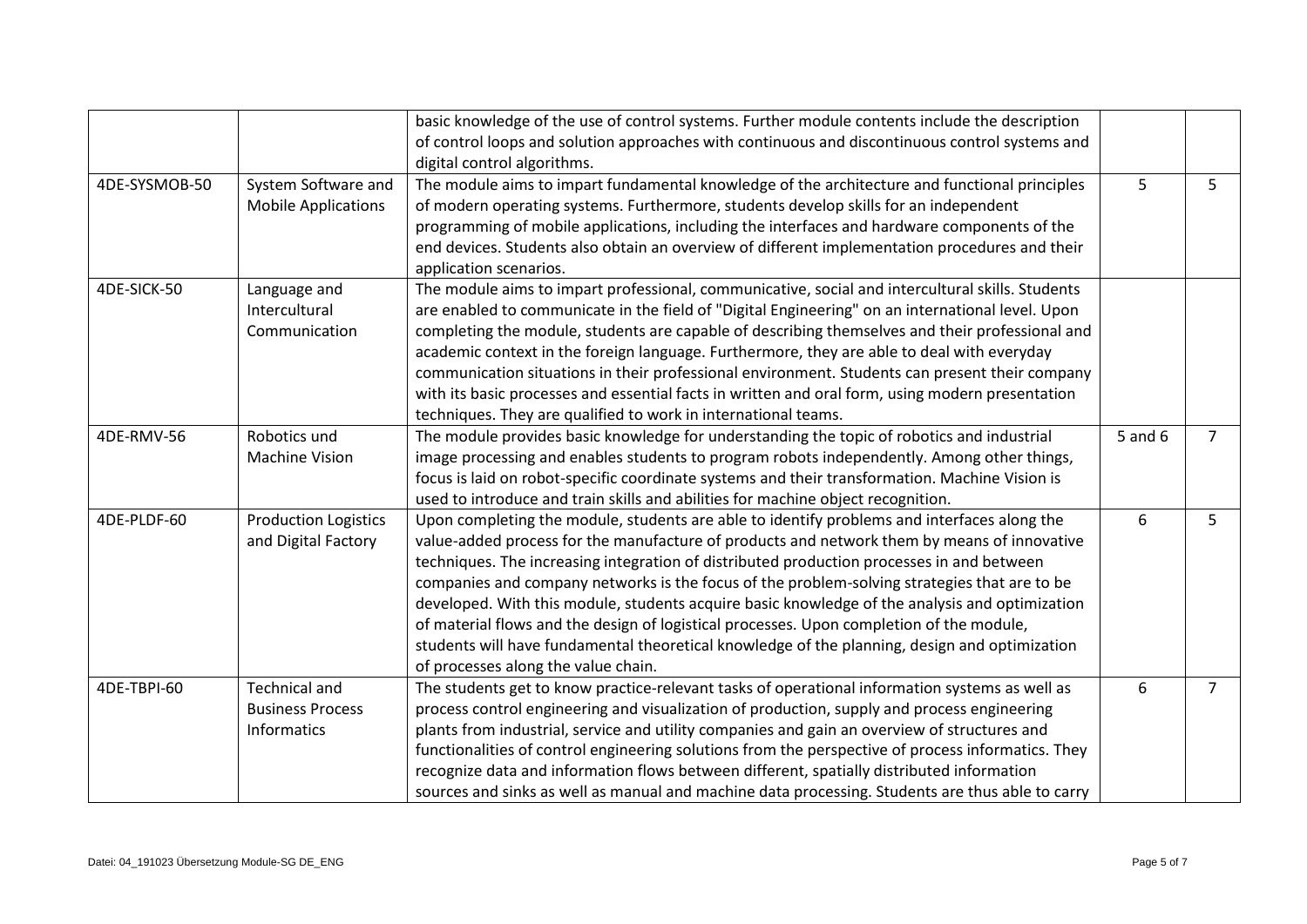|                          |                             | out analyses on the origin of information, identify media breaks and create future solution and       |   |   |
|--------------------------|-----------------------------|-------------------------------------------------------------------------------------------------------|---|---|
|                          |                             | migration approaches for complex and historically grown information and data structures. The          |   |   |
|                          |                             | reference architecture model Industry 4.0 (RAMI4.0) according to DIN SPEC 91345 is used as            |   |   |
|                          |                             | abstraction basis.                                                                                    |   |   |
|                          |                             | At the same time, this module opens up the possibility to deal with special aspects and current       |   |   |
|                          |                             | technical development trends as well as norms and standardizations from various fields of digital     |   |   |
|                          |                             | engineering and thus to react to short-term needs of the practice partners. Under the guidance        |   |   |
|                          |                             | of tutors, students acquire special knowledge, represent it and participate in a professional group   |   |   |
|                          |                             | discussion. This gives graduates the chance to learn about the practical feasibility and application  |   |   |
|                          |                             | of almost all previous teaching contents from the curriculum of "Digital Engineering".                |   |   |
|                          |                             | Furthermore, students can acquire additional qualifications (such as REFA, Ada Certificate,           |   |   |
|                          |                             | language certificates, etc.).                                                                         |   |   |
| 4DE-RECHT-60             | Law                         | The module provides students with knowledge of the legal foundations of their practical and           | 6 | 5 |
|                          |                             | professional activities and enables them to classify legal problems in the legal system and to use    |   |   |
|                          |                             | the relevant legal provisions to solve them. For this purpose, case studies are used to introduce     |   |   |
|                          |                             | the systematics and application of German private law and the fundamentals of labor law with          |   |   |
|                          |                             | the special features of technical, medical and social occupational health and safety. Other           |   |   |
|                          |                             | intellectual property rights of individuals in the context of their intellectual creation are covered |   |   |
|                          |                             | in the legal field of industrial property protection. Consideration must also be given to the         |   |   |
|                          |                             | protection of the environment, which is represented by environmental protection law                   |   |   |
|                          |                             | (environmental law) as a branch of administrative law. Finally, students gain knowledge of the        |   |   |
|                          |                             | legal framework of information and communication technology with references to data                   |   |   |
|                          |                             | protection law and competition law.                                                                   |   |   |
| <b>Practical modules</b> |                             |                                                                                                       |   |   |
| 4DE-PM1-10               | Practical module 1          | The first practical phase familiarizes students with their workplace, their practice company and      | 1 | 6 |
|                          | "Production, QM,            | elementary processes and activities. They deal with the production, QM, administration and            |   |   |
|                          | Administrative and          | information systems used in the company and learn to understand them in order to solve                |   |   |
|                          | <b>IT-related Processes</b> | upcoming tasks.                                                                                       |   |   |
|                          | of the Practice             | They are directly integrated into practical teams and thus receive essential impulses for the         |   |   |
|                          | Company"                    | development of new or the consolidation of previously acquired social skills. The students            |   |   |
|                          |                             | deepen the specialist knowledge acquired in the theoretical modules and apply it in an                |   |   |
|                          |                             | exemplary manner in operational practice.                                                             |   |   |
|                          |                             |                                                                                                       |   |   |